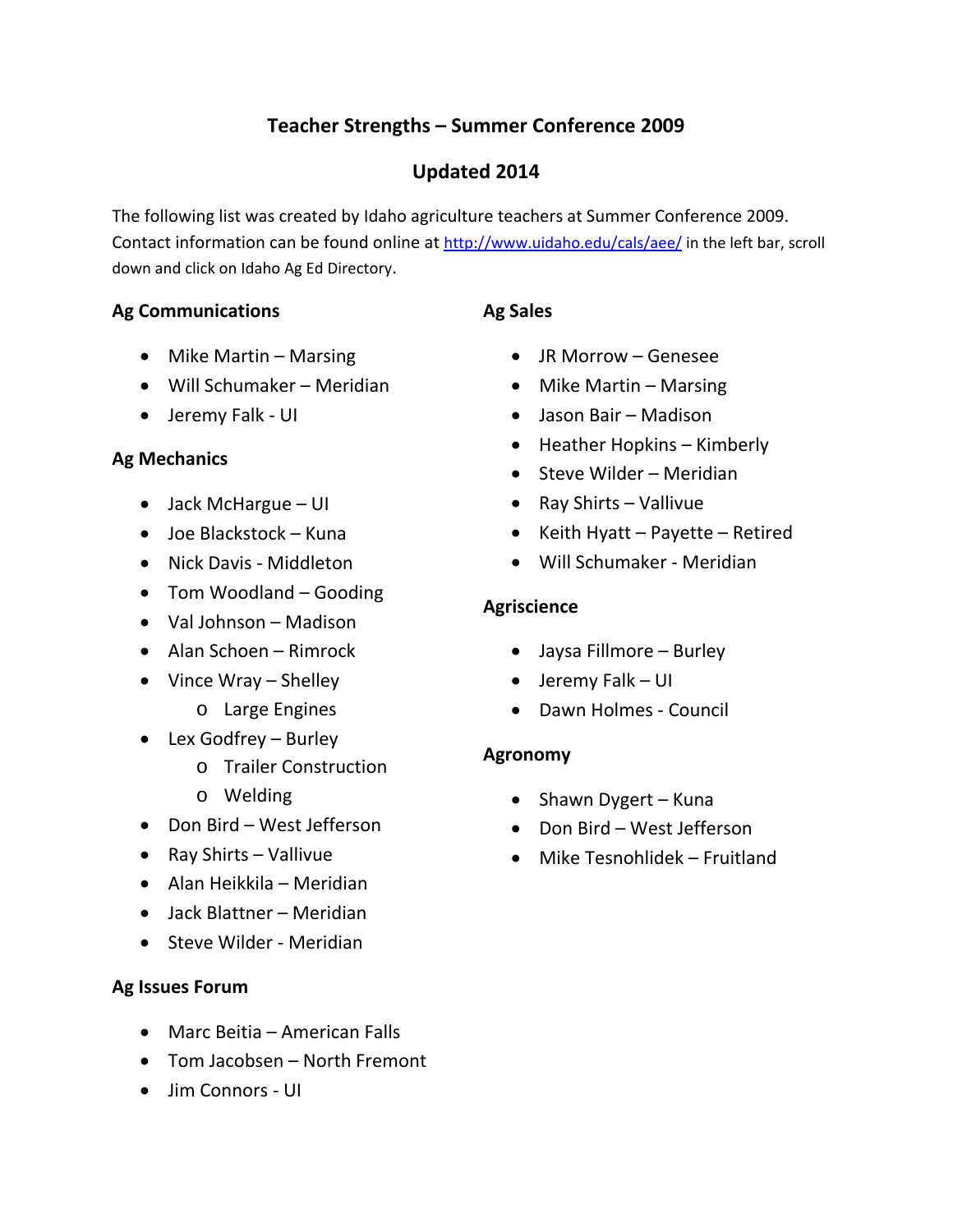#### **Animal Science**

- Allison Touchstone UI
- Vince Wray Shelley
- Kattlyn Wolf UI
- Amy Nichols Parma
- Joe Blackstock Kuna
- $\bullet$  Barry Pate CSI
- $\bullet$  Steve Wilder Meridian
- Josh Evans Preston

#### **Animal Welfare and Show Ethics**

- Joe Blackstock Kuna
- Buck Wright Deary
- Shane Stevenson Rocky Mountain
- Larin Crossley Preston

#### **Aquaculture**

- Terry Patterson CSI
- JR Morrow Genesee
- Jason Bair Madison
- Daniel Knapp Hagerman
- Mike Tesnohlidek Fruitland

#### **Computer Technology**

Allison Touchstone – UI

#### **Creed Speaking**

- Cathy Mosman Nezperce parent
- Marc Beitia American Falls
- Larin Crossley Preston
- $\bullet$  Steve Braun Troy

#### **Dairy Cattle**

- Steve Wilder Meridian
- Jim Summers Westside
- Shawn Dygert Kuna
- Larin Crossley Preston
- Vince Wray Shelley
- Shane Stevenson Meridian

### **Dairy Foods**

- Cody Porath Kimberly
- Tom Clifton Jerome
- Ray Shirts Vallivue
- Mike Tesnohlidek Fruitland
- Kyle Stapleton Nezperce

#### **Environmental and Natural Resources**

- Nathan Low Payette
- Tom Woodland Gooding
- $\bullet$  Karen Launchbaugh UI
- Marc Beitia American Falls
- Heather Hopkins Kimberly

#### **Extemporaneous Speaking**

- Cathy Mosman Nezperce parent
- Shawn Dygert Kuna
- Amy Nichols Parma
- Steve Wilder Meridian
- JR Morrow Genesee
- Allison Touchstone UI
- Dick Ledington Retired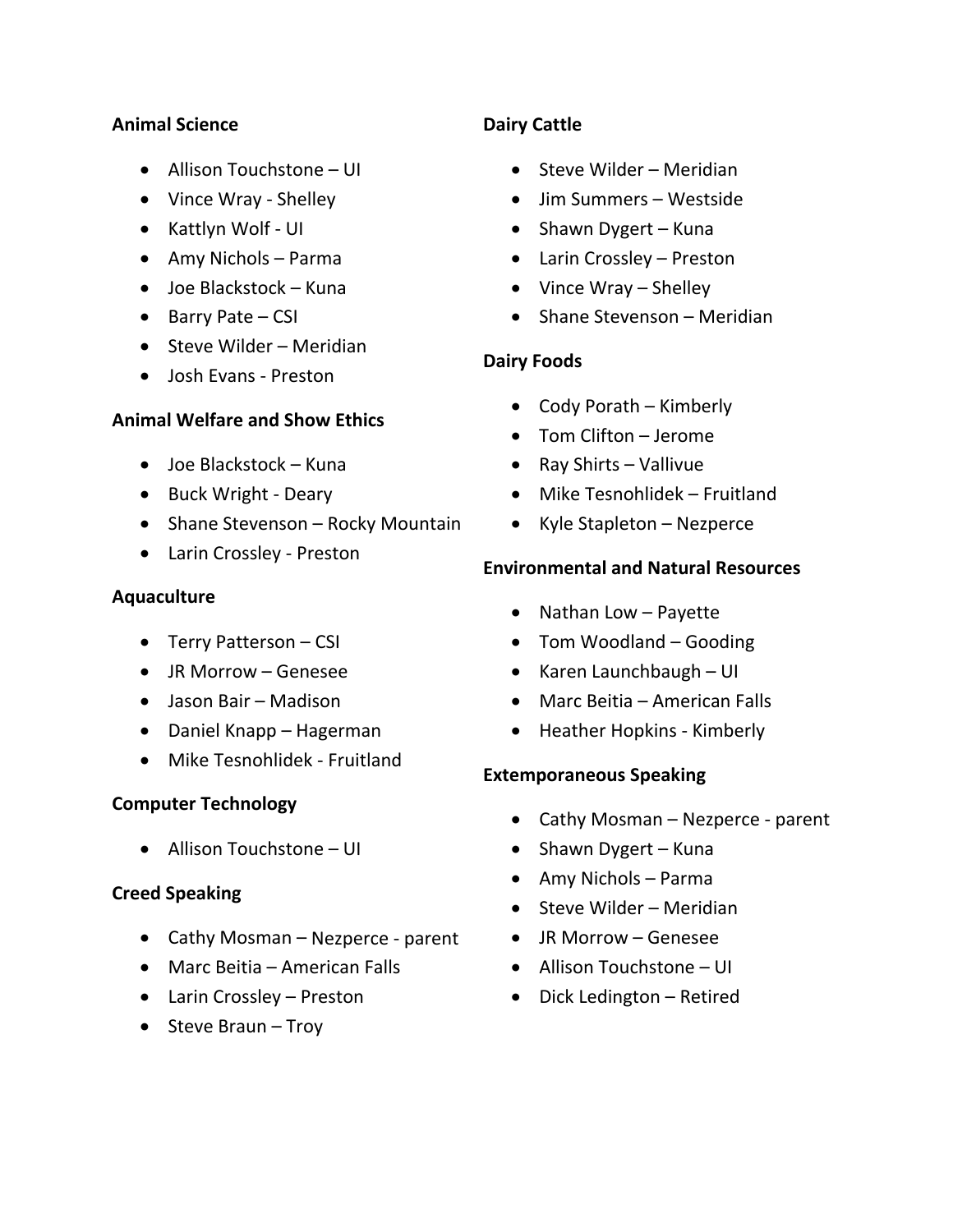#### **Farm Business Management**

- Joe Blackstock Kuna
- Robert Hale Rigby
- Larry Church Payette retired
- Don Bird West Jefferson
- Ray Shirts Vallivue
- Cody Porath Kimberly
- Will Schumaker ‐ Meridian

### **FFA Alumni/Chapter Activities**

- Alan Heikkila Meridian
- Jason Clemens Firth
- Gaylen Smyer Cassia County School District
- $\bullet$  Brian Wolf Filer
- Steve Wilder Meridian
- Will Schumaker ‐ Meridian

#### **Floriculture**

- Allison Touchstone UI
- Leslie Blackburn CWI
- Mike Tesnohlidek Fruitland
- Janna Volkers Nampa
- Josh Evans Preston
- Sue Poland Homedale

#### **Food Science and Technology**

- Tom Woodland Gooding
- Liz Russell Meridian
- Cody Porath Kimberly
- Josh Evans Preston

#### **Forestry**

- $\bullet$  Steve Braun Troy
- Robert Hale Rigby
- Ray Shirts Vallivue
- Travis Edwards Kuna
- $\bullet$  Troy Wright Fruitland
- Tom Woodland Gooding

#### **Horse**

- Joe Burrie Malad retired teacher
- Lori Idsinga Homedale former teacher
- Robert Hale Rigby
- Steve Wilder Meridian
- Travis Edwards Kuna
- Liz Russell Meridian

#### **Horticulture/Greenhouse**

- Jeff Gerard ‐ Hansen
- Alan Heikkila Meridian
- Robert Hale Rigby
- Mike Tesnohlidek Fruitland
- Bill Dean Emmett
- Jason Bair Madison
- Shawn Dygert Kuna
- Josh Evans Preston
- Daniel Knapp Hagerman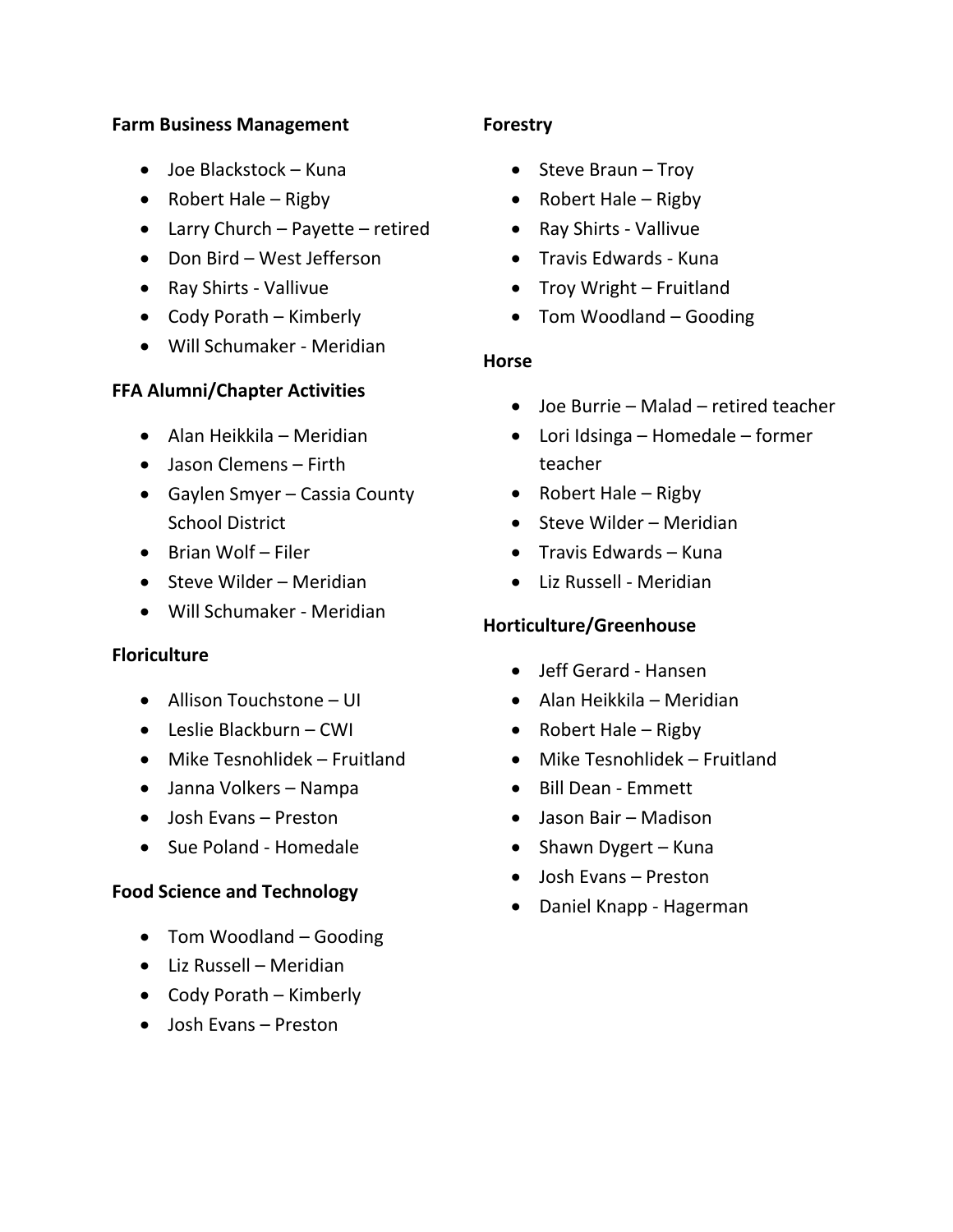#### **Job Interview**

- Rick Hance Glenns Ferry
- Jason Bair Madison
- Kyle Stapleton Nezperce
- Jack Blattner Meridian
- Allison Touchstone UI

#### **Livestock**

- Joe Blackstock Kuna
- Steve Wilder Meridian
- Shane Stevenson Rocky Mountain
- Lee Stephenson Grace
- Troy Wright Fruitland
- Daniel Knapp Hagerman

#### **Marketing Plan**

- Jeff Gerard Hansen
- $\bullet$  Mike Martin Marsing
- Trent Van Leuvan -Mackay

#### **Meats**

- Jack Blattner Meridian
- Joe Blackstock Kuna
- Robert Hale Rigby
- Mike Tesnohlidek Fruitland
- Tom Woodland Gooding

#### **National Chapter**

- Marc Beitia American Falls
- Shawn Dygert Kuna
- Heather Hopkins Kimberly
- Sue Poland Homedale
- Allison Touchstone UI

### **Nursery**

- Robert Hale Rigby
- Richard Dozier Independent Meat
- Nick Davis Middleton
- Trish Stokes Mountain View

#### **Parliamentary Procedure**

- Joe Blackstock Kuna
- $\bullet$  Steve Braun Troy
- Steve Wilder Meridian
- Jim Connors UI
- Jack Blattner Meridian
- Val Johnson Madison
- Robert Hale Rigby
- Tom Clifton Jerome
- Josh Evans Preston

# **Carl Perkins Law and Funding**

- Josie Chancey PTE
- Val Johnson Madison
- Kevin Barker New Plymouth Principal
- $\bullet$  Steve Braun Troy
- Allison Touchstone UI

#### **Prepared Public Speaking**

- Jim Summers Westside
- Larin Crossley Preston
- Allison Touchstone UI
- Alan Heikkila Meridian
- Steve Wilder Meridian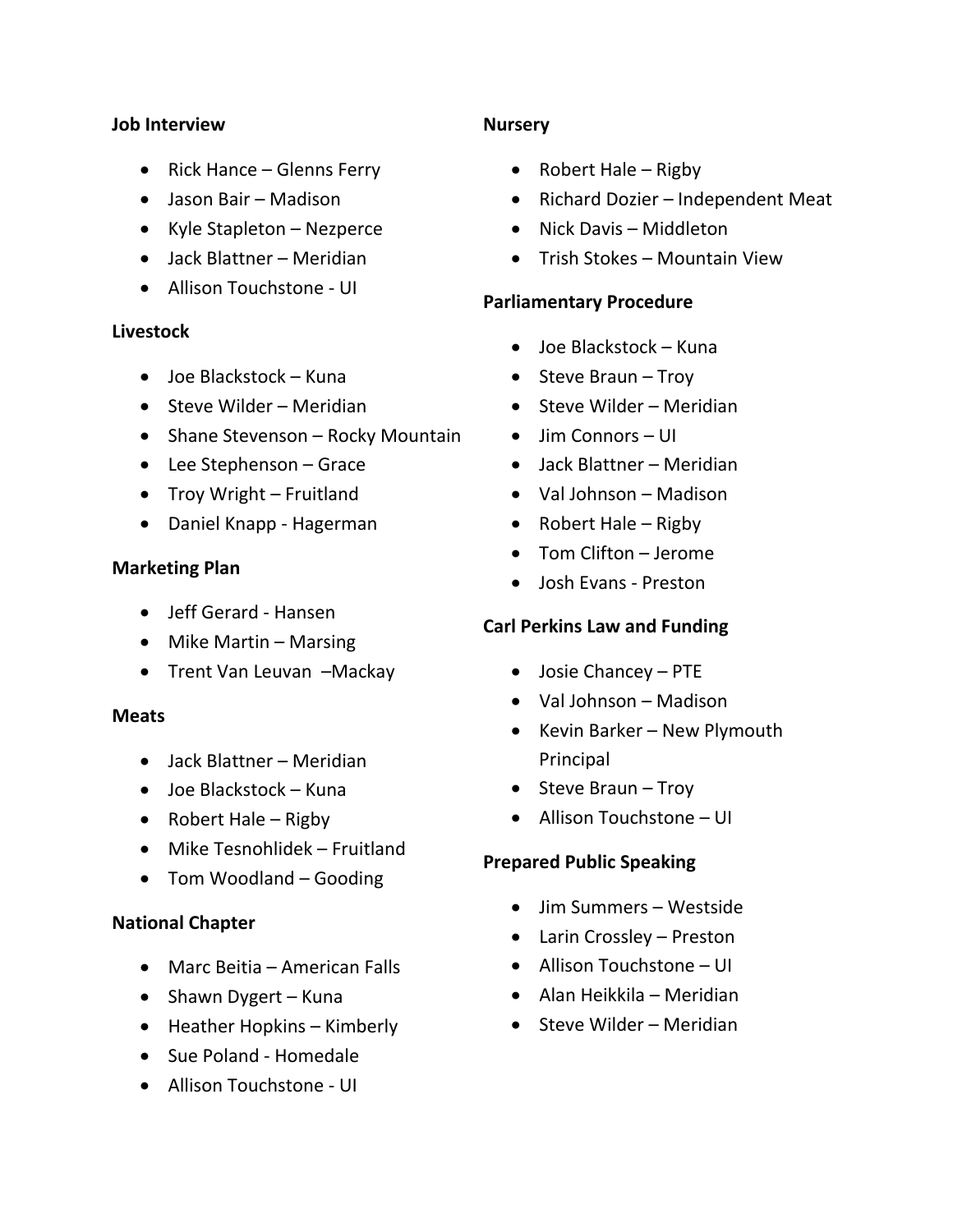#### **Proficiency Awards**

- Gaylen Smyer Cassia County School District
- Shawn Dygert Kuna
- Lex Godfrey Burley
- Sue Poland Homedale
- Allison Touchstone UI

### **Range**

- Shawn Dygert Kuna
- Karen Launchbaugh UI
- Tom Woodland Gooding
- Daniel Knapp Hagerman
- Jodie Mink Cambridge

# **Recordbook/State Degree**

- Lex Godfrey Burley
- Allison Touchstone UI
- Shawn Dygert Kuna
- Brian Wolf Filer

# **Small Engines**

- Alan Heikkila Meridian
- Ray Shirts Vallivue
- Randy Hillman South Fremont
- Jack McHargue UI
- Joe Blackstock Kuna
- Don Bird West Jefferson
- Vince Wray Shelley

# **Scrapbook**

- Heather Hopkins Kimberly
- Marc Beitia American Falls
- Jaysa Fillmore Cassia County

# **Soils**

- Lex Godfrey Burley
- Tom Woodland Gooding
- $\bullet$  Steve Braun Troy
- Shawn Dygert Kuna
- Larin Crossley ‐ Preston
- Don Bird West Jefferson
- Larry Church Payette retired
- Anita Falen UI

# **Structures/Woods**

- Ron Corbett Council
- Harley Wilson Middleton
- Kyle Stapleton Nezperce
- $\bullet$  Steve Braun Troy

# **Trailers/Metal Fab**

- Lex Godfrey Burley
- Zebbie Miller Shelley Retired
- Jesse Miller Declo
- Keith Hyatt Payette Retired
- Jason Tindall Meridian